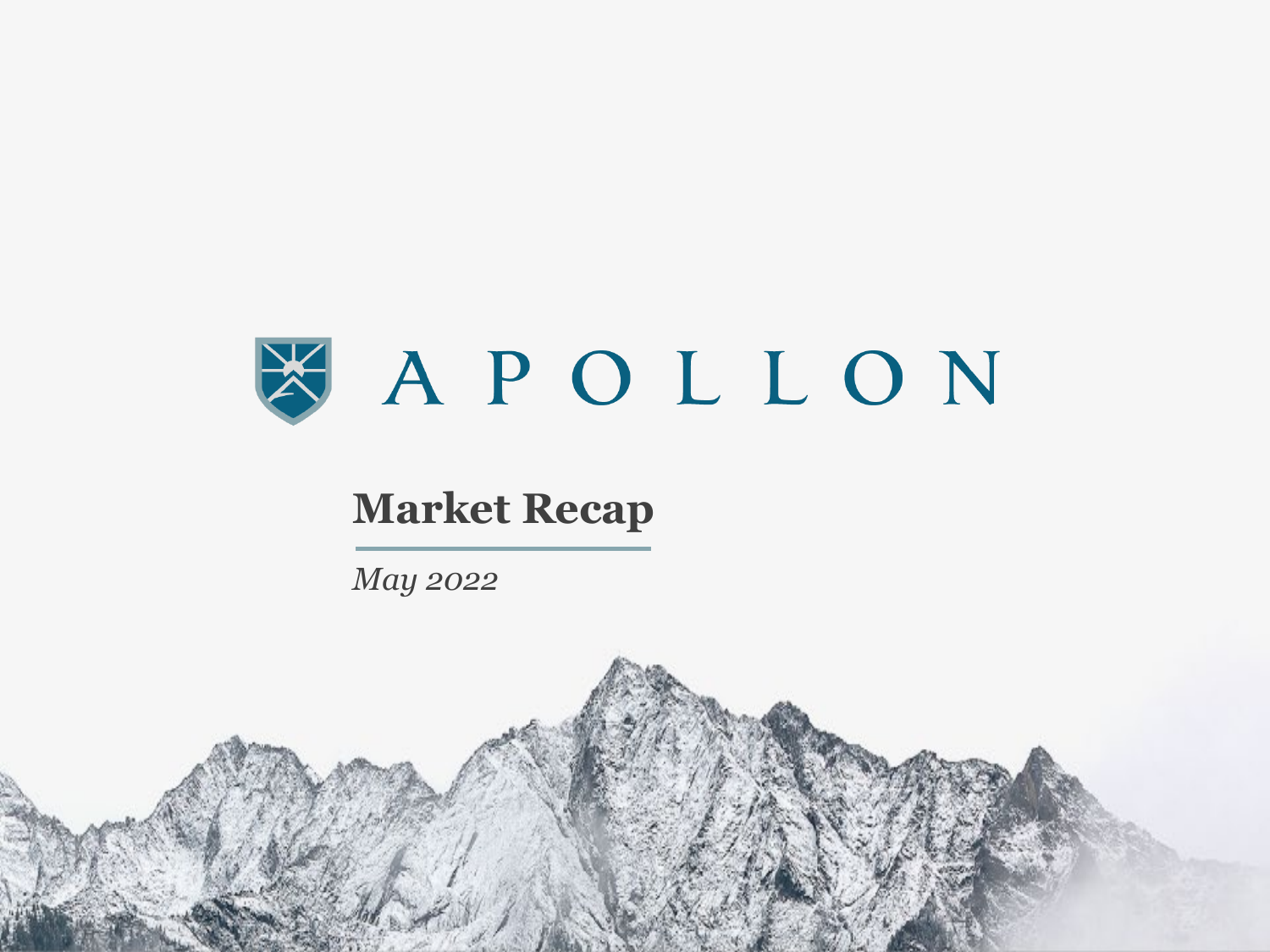

# **Disclosure**

*This report is intended for the exclusive use of clients or prospective clients of Apollon Wealth Management, LLC ("Apollon"). The information contained herein is intended for the recipient, is confidential and may not be disseminated or distributed to any other person without the prior approval of Apollon. Any dissemination or distribution is strictly prohibited. Information has been obtained from a variety of sources believed to be reliable though not independently verified. Any forecasts represent future expectations and actual returns; volatilities and correlations will differ from forecasts. This report does not represent a specific investment recommendation. Please consult with your advisor, attorney and accountant, as appropriate, regarding specific advice. Past performance does not indicate future performance and there is a possibility of a loss.*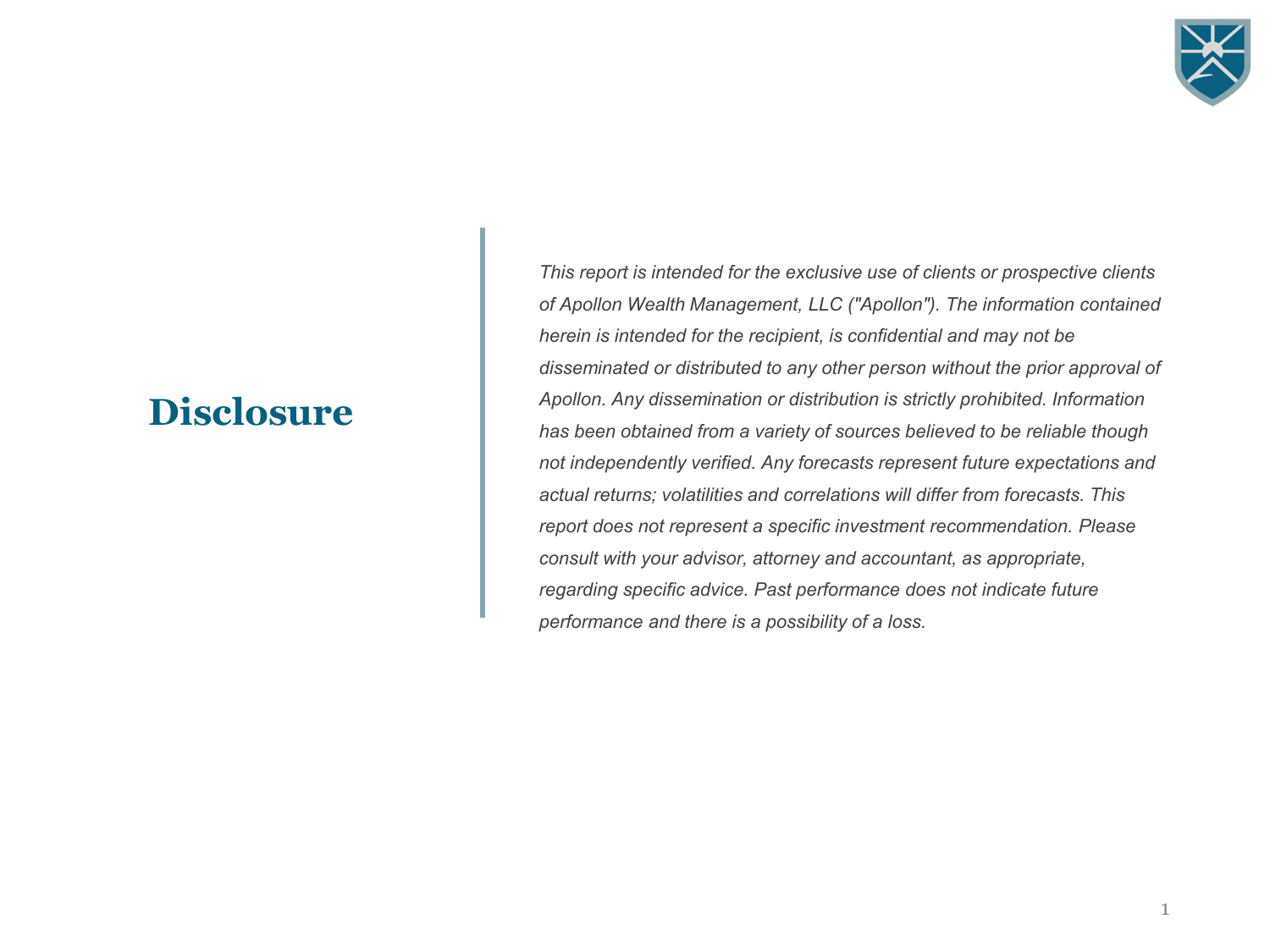# **Asset Class Performance**





\*Hedge fund returns are lagged 1 month. Sources: FactSet, Morningstar. As of May 31, 2022.

#### **Fixed Income (May)**

**+** Fixed income securities gained in May as rates trended lower as markets priced in somewhat higher chances of a recession with weaker economic data than earlier in the year.

**-** As the Fed takes an increasingly hawkish stance to mitigate the harmful effects of inflation, short-term rates have moved up faster than longer-term rates.

**-** Foreign fixed income was modestly negative as a hedged U.S. dollar was a headwind in May.

#### **Equity (May)**

**-** Despite closing largely flat, equities were volatile in May and making recent lows since early 2020. Investors contended with higher rates, inflation costs, slowing consumer demand and the prospect of a recession following mixed economic data.

**-** Investors continue to navigate uncertainty internationally, with conflict in Europe and severe lockdowns in China leading to downward revisions of growth estimates for the year.

# **Real Asset / Alternatives (May)**

**+** Resurging travel demand and embargoes on Russian oil continued to push energy prices higher.

**-** Increasing rates and weaker sentiment among consumers weighed on real estate markets, leading to some cooling after hitting multi-decade highs in certain segments.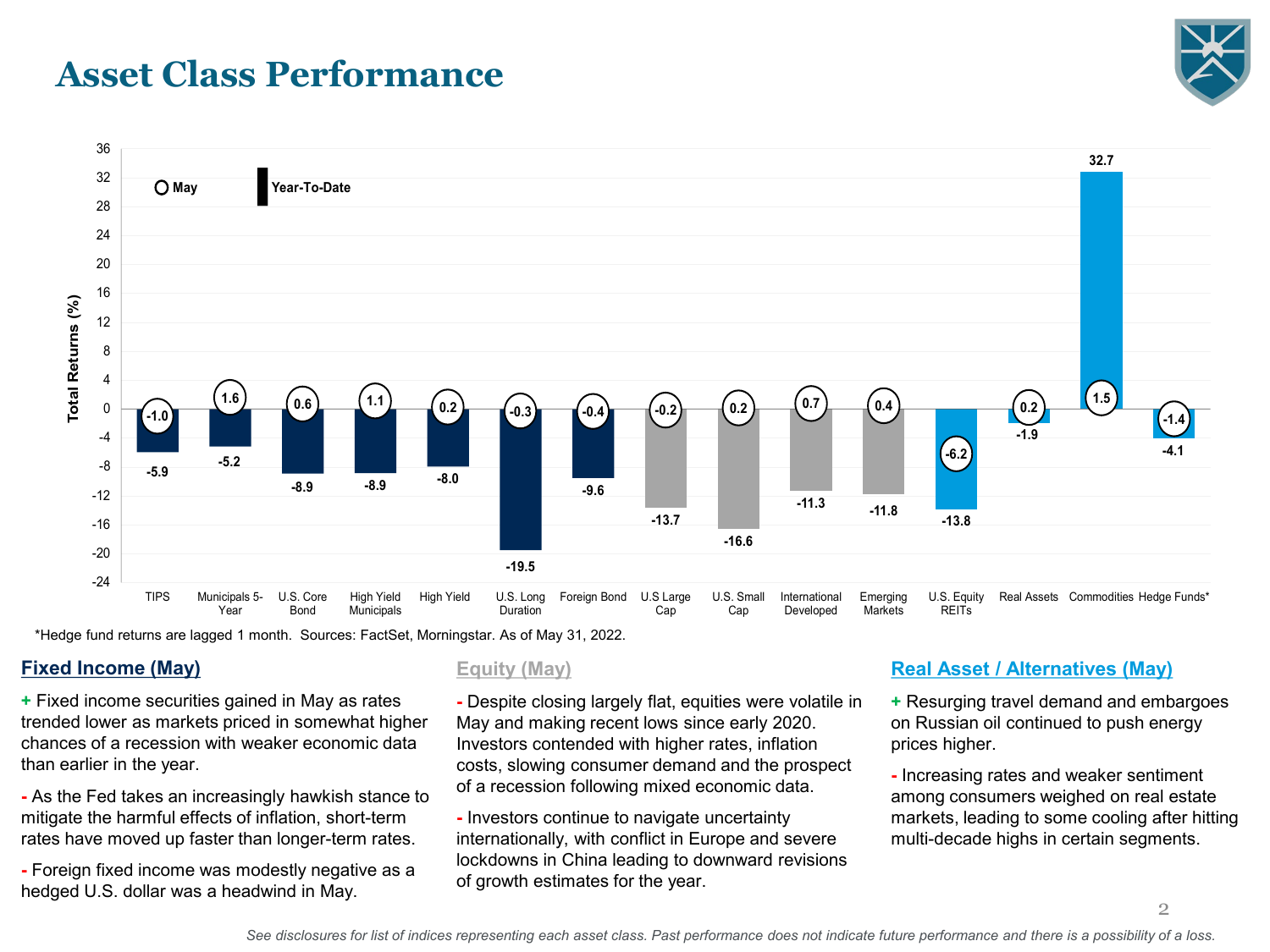# **Fixed Income Market Update**



### **U.S. Treasury Yield Curve**

*The U.S. yield curve flattened in May as increasing chances of the Fed front-loading rate hikes this year pushed yields on the front end up, while growing concerns of an economic slowdown dragged longer rates lower.*



# **Index Performance Attribution (May 2022)**

*Fixed income rebounded in May as investment grade yields decreased. A weaker dollar benefited foreign securities and noninvestment grade underperformed higher quality bonds as spreads widened during the month.*



#### **Credit Market Spreads – Trailing 5 Years**

*High yield bond spreads widened during May as a weaker economic outlook outweighed strong corporate fundamentals. While IG spreads now sit above their 10-year average, HY spreads remain below their 10-year average despite the widening during the month.*



*See disclosures for list of indices representing each asset class. Past performance does not indicate future performance and there is a possibility of a loss.*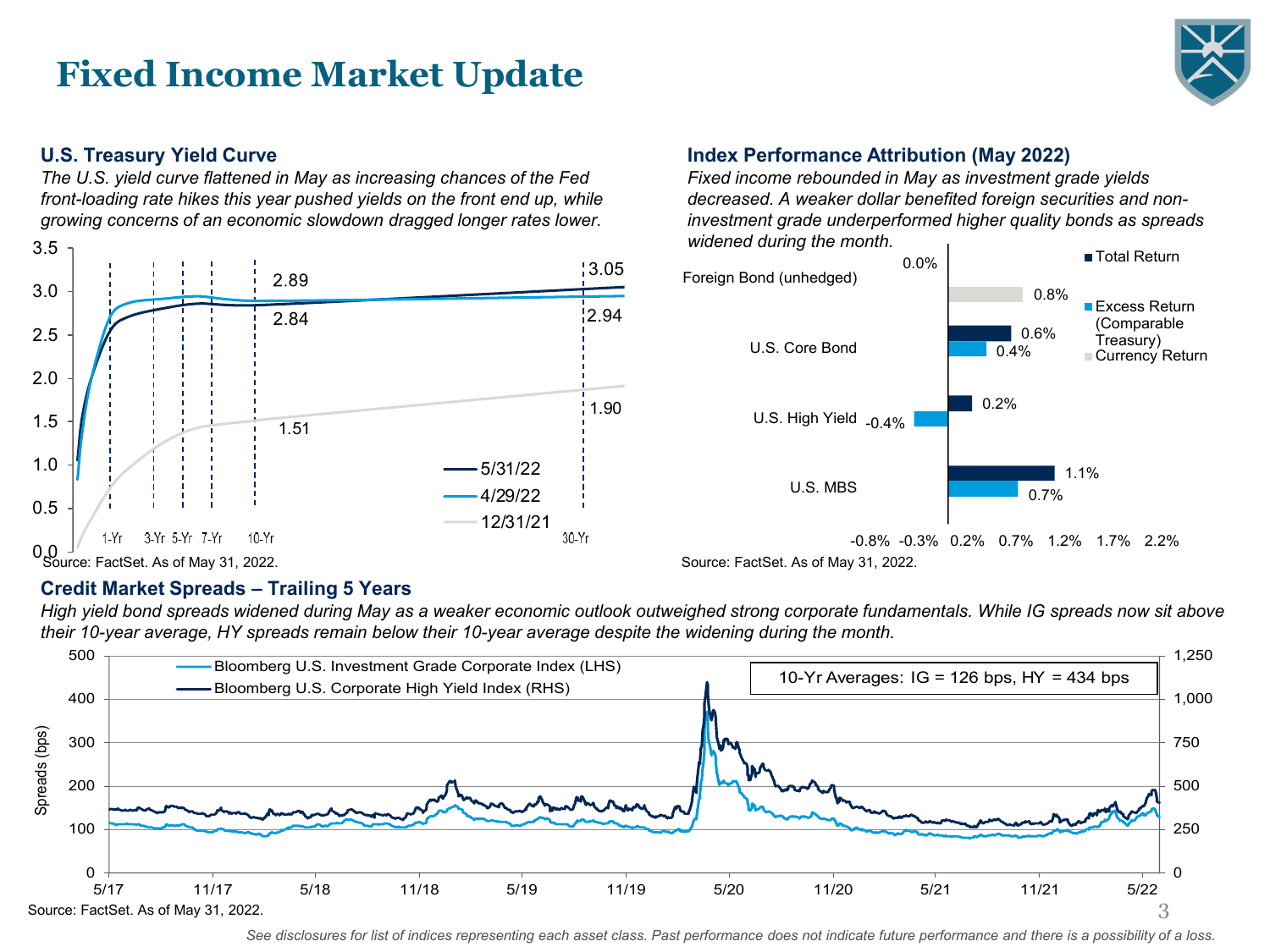# **Municipal Market Update**



4



**S&P U.S. Municipal AAA Yield Curves U.S Municipal Yield Curves (May 31, 2022)**





**Yield to Worst – Trailing 10 Years**

Source: FactSet. As of May 31, 2022.

*See disclosures for list of indices representing each asset class. Past performance does not indicate future performance and there is a possibility of a loss.*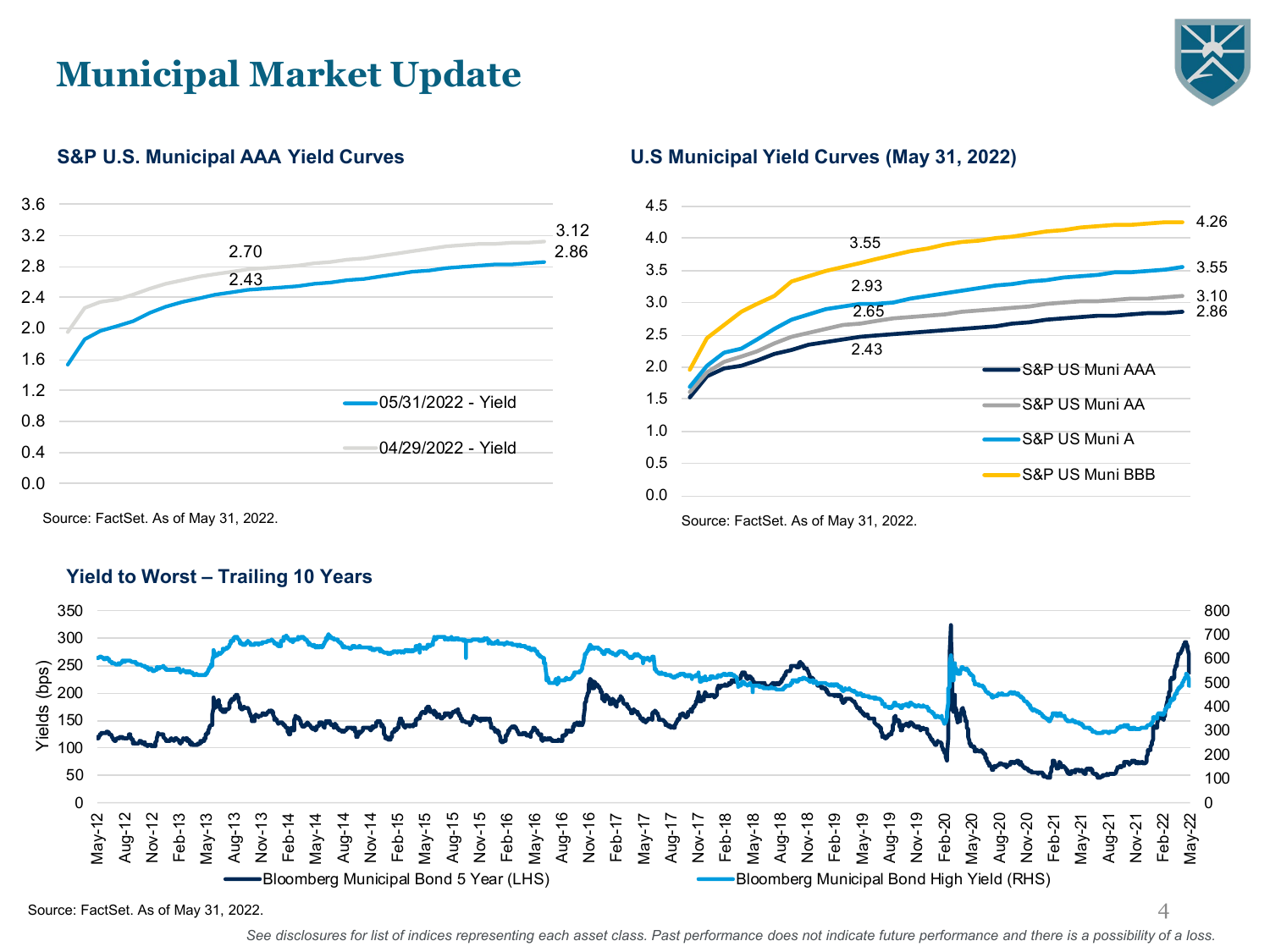# **Equity Market Update**



#### **Market Capitalization & Style Performance (May 2022)**

*Although equity markets closed May broadly unchanged, investors dealt with significant volatility within the month. Non-US markets outperformed domestic markets while Value continued to beat Growth in the month.*

# **U.S. Equities – Returns by Sector (May 2022)**

*Sector performance in May was a tale of two halves. While energy and utilities were buoyed by strong demand, consumer names dropped on missed earnings due to concerns on margins due to higher costs.*



#### Source: FactSet. As of May 31, 2022. Source: FactSet. As of May 31, 2022.

*See disclosures for list of indices representing each asset class. Past performance does not indicate future performance and there is a possibility of a loss.*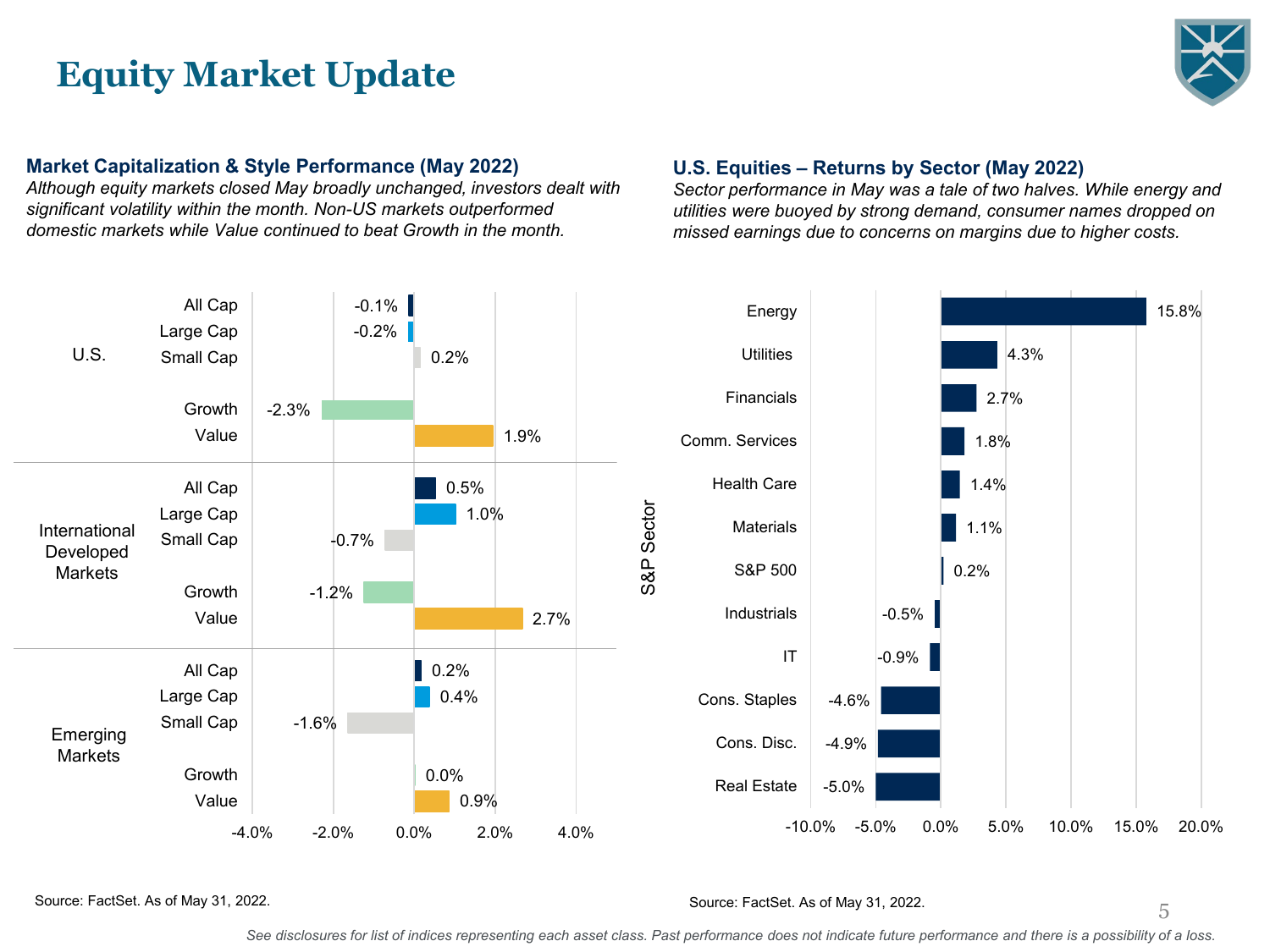# **Real Asset Market Update**



#### **Real Assets Performance**

*Commodities continued trending upward in May as inflation levels remain elevated, despite a modest deceleration from April. Industrial metals retraced their sharp gains earlier in the year, while oil and natural gas led energy's surge higher.*



#### **REIT Sector Performance**

*Higher rates and weaker sentiment continued to hamper real estate. Industrials lagged as Amazon, the top warehouse tenant in the U.S., plans to sublease excess capacity as e-commerce slows.*

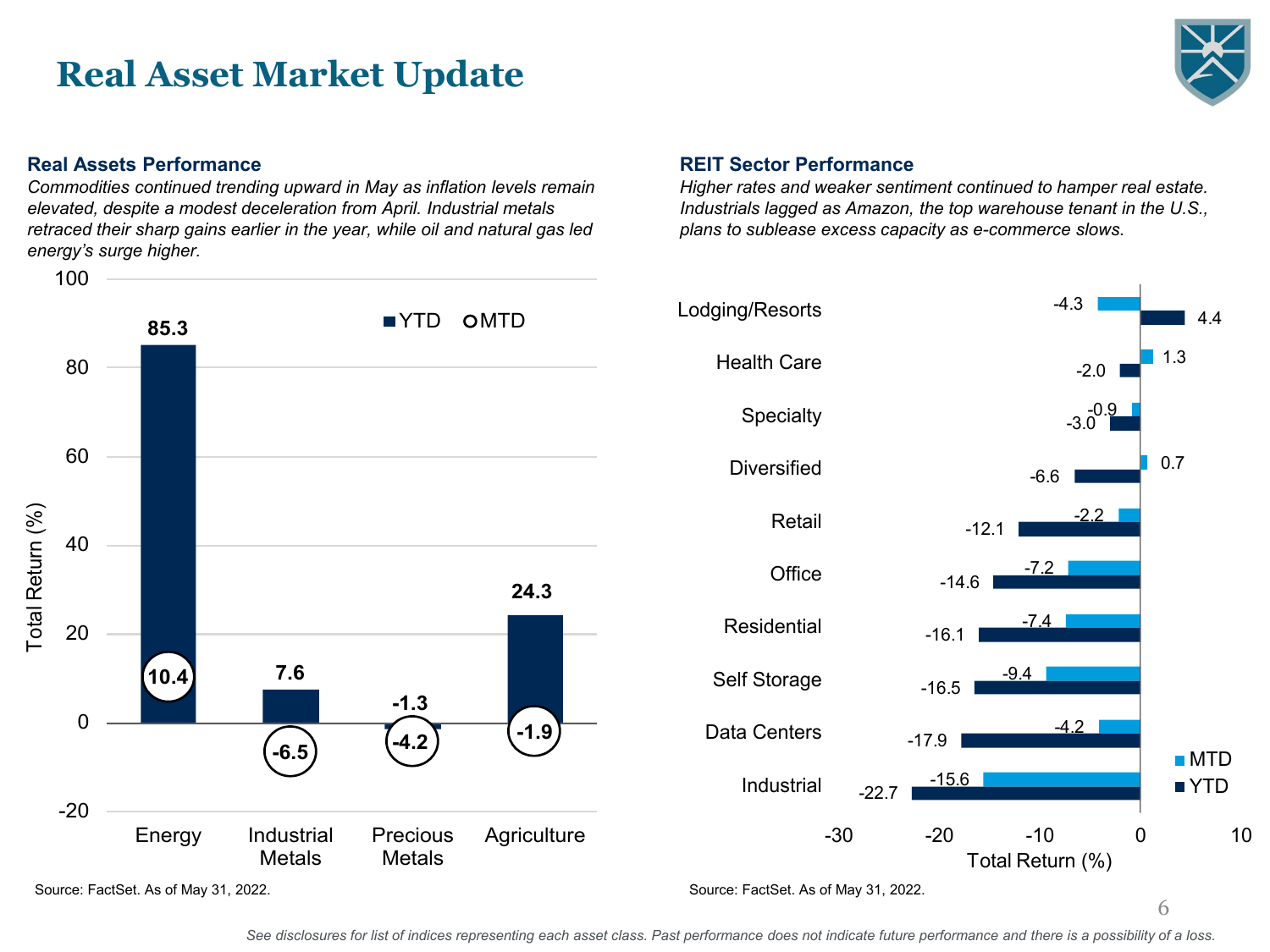# **Financial Markets Performance**



#### **Total Return as of May 31, 2022** *Periods greater than one year are annualized All returns are in U.S. dollar terms*

| <b>Global Fixed Income Markets</b>          | <b>MTD</b> | <b>YTD</b> | 1YR      | 3YR     | 5YR     | 7YR     | <b>10YR</b> | <b>15YR</b> |
|---------------------------------------------|------------|------------|----------|---------|---------|---------|-------------|-------------|
| Bloomberg 1-3-Month T-Bill                  | 0.0%       | 0.1%       | 0.1%     | 0.6%    | 1.1%    | 0.8%    | 0.6%        | 0.7%        |
| Bloomberg U.S. TIPS                         | $-1.0%$    | $-5.9%$    | $-1.4%$  | 4.4%    | 3.7%    | 3.1%    | 2.0%        | 4.1%        |
| Bloomberg Municipal Bond (5 Year)           | 1.6%       | $-5.2%$    | $-5.0%$  | 0.4%    | 1.1%    | 1.6%    | 1.6%        | 3.1%        |
| Bloomberg High Yield Municipal Bond         | 1.1%       | $-8.9%$    | $-6.3%$  | 2.4%    | 4.3%    | 4.4%    | 4.8%        | 4.4%        |
| Bloomberg U.S. Aggregate                    | 0.6%       | $-8.9%$    | $-8.2%$  | 0.0%    | 1.2%    | 1.5%    | 1.7%        | 3.4%        |
| Bloomberg U.S. Corporate High Yield         | 0.2%       | $-8.0%$    | $-5.3%$  | 3.3%    | 3.6%    | 4.3%    | 5.4%        | 6.1%        |
| Bloomberg Global Aggregate ex-U.S. Hedged   | $-0.7%$    | $-6.5%$    | $-6.1%$  | $-0.4%$ | 1.5%    | 2.0%    | 2.8%        | 3.5%        |
| Bloomberg Global Aggregate ex-U.S. Unhedged | 0.0%       | $-12.6%$   | $-16.7%$ | $-2.7%$ | $-0.9%$ | 0.4%    | $-0.5%$     | 1.7%        |
| Bloomberg U.S. Long Gov / Credit            | $-0.3%$    | $-19.5%$   | $-14.8%$ | $-0.4%$ | 1.8%    | 2.6%    | 2.9%        | 5.5%        |
| JPMorgan GBI-EM Global Diversified          | 1.8%       | $-10.5%$   | $-16.5%$ | $-2.6%$ | $-1.3%$ | 0.0%    | $-0.5%$     | 2.1%        |
| <b>Global Equity Markets</b>                | <b>MTD</b> | <b>YTD</b> | 1YR      | 3YR     | 5YR     | 7YR     | <b>10YR</b> | <b>15YR</b> |
| S&P 500                                     | 0.2%       | $-12.8%$   | $-0.3%$  | 16.4%   | 13.4%   | 12.2%   | 14.4%       | 9.0%        |
| Dow Jones Industrial Average                | 0.3%       | $-8.4%$    | $-2.6%$  | 12.3%   | 11.9%   | 11.6%   | 12.9%       | 8.8%        |
| NASDAQ Composite                            | $-1.9%$    | $-22.5%$   | $-11.5%$ | 18.4%   | 15.3%   | 14.3%   | 16.9%       | 11.9%       |
| Russell 3000                                | $-0.1%$    | $-13.9%$   | $-3.7%$  | 15.6%   | 12.7%   | 11.5%   | 14.0%       | 8.9%        |
| Russell 1000                                | $-0.2%$    | $-13.7%$   | $-2.7%$  | 16.0%   | 13.1%   | 11.9%   | 14.2%       | 9.0%        |
| Russell 1000 Growth                         | $-2.3%$    | $-21.9%$   | $-6.3%$  | 18.3%   | 16.1%   | 14.5%   | 16.1%       | 11.2%       |
| Russell 1000 Value                          | 1.9%       | $-4.5%$    | 0.9%     | 12.8%   | 9.5%    | 8.8%    | 12.1%       | 6.6%        |
| Russell Mid Cap                             | 0.1%       | $-12.9%$   | $-6.8%$  | 12.9%   | 10.5%   | 9.3%    | 12.8%       | 8.4%        |
| Russell Mid Cap Growth                      | $-3.9%$    | $-25.4%$   | $-18.7%$ | 9.4%    | 10.7%   | 9.3%    | 12.6%       | 8.6%        |
| Russell Mid Cap Value                       | 1.9%       | $-5.9%$    | $-0.1%$  | 13.4%   | 9.1%    | 8.5%    | 12.3%       | 7.5%        |
| Russell 2000                                | 0.2%       | $-16.6%$   | $-16.9%$ | 9.7%    | 7.7%    | 7.3%    | 10.8%       | 6.8%        |
| Russell 2000 Growth                         | $-1.9%$    | $-24.8%$   | $-25.7%$ | 6.2%    | 6.9%    | 6.1%    | 10.6%       | 7.2%        |
| Russell 2000 Value                          | 1.9%       | $-8.2%$    | $-7.7%$  | 12.2%   | 7.8%    | 8.0%    | 10.7%       | 6.1%        |
| <b>MSCI ACWI</b>                            | 0.1%       | $-12.8%$   | $-6.8%$  | 11.7%   | 9.0%    | 8.0%    | 10.3%       | 5.4%        |
| MSCI ACWI ex. U.S.                          | 0.7%       | $-10.7%$   | $-12.4%$ | 6.5%    | 4.4%    | 3.8%    | 6.4%        | 2.2%        |
| <b>MSCI EAFE</b>                            | 0.7%       | $-11.3%$   | $-10.4%$ | 6.4%    | 4.2%    | 3.7%    | 7.2%        | 2.1%        |
| <b>MSCI EAFE Growth</b>                     | $-1.2%$    | $-19.9%$   | $-16.6%$ | 6.6%    | 5.2%    | 4.8%    | 7.8%        | 3.2%        |
| <b>MSCI EAFE Value</b>                      | 2.5%       | $-2.4%$    | $-4.5%$  | 5.6%    | 2.7%    | 2.2%    | 6.2%        | 0.8%        |
| <b>MSCI EAFE Small Cap</b>                  | $-0.7%$    | $-15.4%$   | $-16.0%$ | 6.6%    | 4.1%    | 5.3%    | 8.9%        | 3.6%        |
| <b>MSCI Emerging Markets</b>                | 0.4%       | $-11.8%$   | $-19.8%$ | 5.0%    | 3.8%    | 3.4%    | 4.2%        | 2.8%        |
| <b>Alternatives</b>                         | <b>MTD</b> | <b>YTD</b> | 1YR      | 3YR     | 5YR     | 7YR     | <b>10YR</b> | <b>15YR</b> |
| Consumer Price Index*                       | 0.3%       | 3.0%       | 8.2%     | 4.2%    | 3.4%    | 2.9%    | 2.3%        | 2.3%        |
| <b>FTSE NAREIT Equity REITs</b>             | $-6.2%$    | $-13.8%$   | 3.9%     | 7.2%    | 7.4%    | 7.2%    | 8.8%        | 5.6%        |
| <b>S&amp;P Real Assets</b>                  | 0.2%       | $-1.9%$    | 2.9%     | 7.3%    | 6.1%    | 4.9%    | 5.5%        | 4.8%        |
| FTSE EPRA NAREIT Developed                  | $-5.7%$    | $-7.5%$    | 9.9%     | 4.8%    | 6.0%    | 5.1%    | 8.8%        | 4.5%        |
| FTSE EPRA NAREIT Developed ex U.S.          | $-1.1%$    | $-10.9%$   | $-11.9%$ | $-0.1%$ | 2.5%    | 2.5%    | 5.7%        | 0.9%        |
| <b>Bloomberg Commodity Total Return</b>     | 1.5%       | 32.7%      | 41.9%    | 19.8%   | 10.9%   | 4.7%    | 0.9%        | $-1.1%$     |
| HFRI Fund of Funds Composite*               | $-1.4%$    | $-4.1%$    | $-2.2%$  | 5.1%    | 4.2%    | 3.1%    | 3.8%        | 2.2%        |
| HFRI Fund Weighted Composite*               | $-1.4%$    | $-2.3%$    | $-0.5%$  | 7.5%    | 5.9%    | 4.8%    | 5.1%        | 4.1%        |
| Alerian MLP                                 | 7.7%       | 27.9%      | 27.5%    | 6.1%    | 2.6%    | $-1.2%$ | 2.6%        | 4.8%        |

\*One month lag.

Source: FactSet, Morningstar. As of May 31, 2022. Periods greater than 1 year are annualized. All returns are in U.S. dollar terms.

7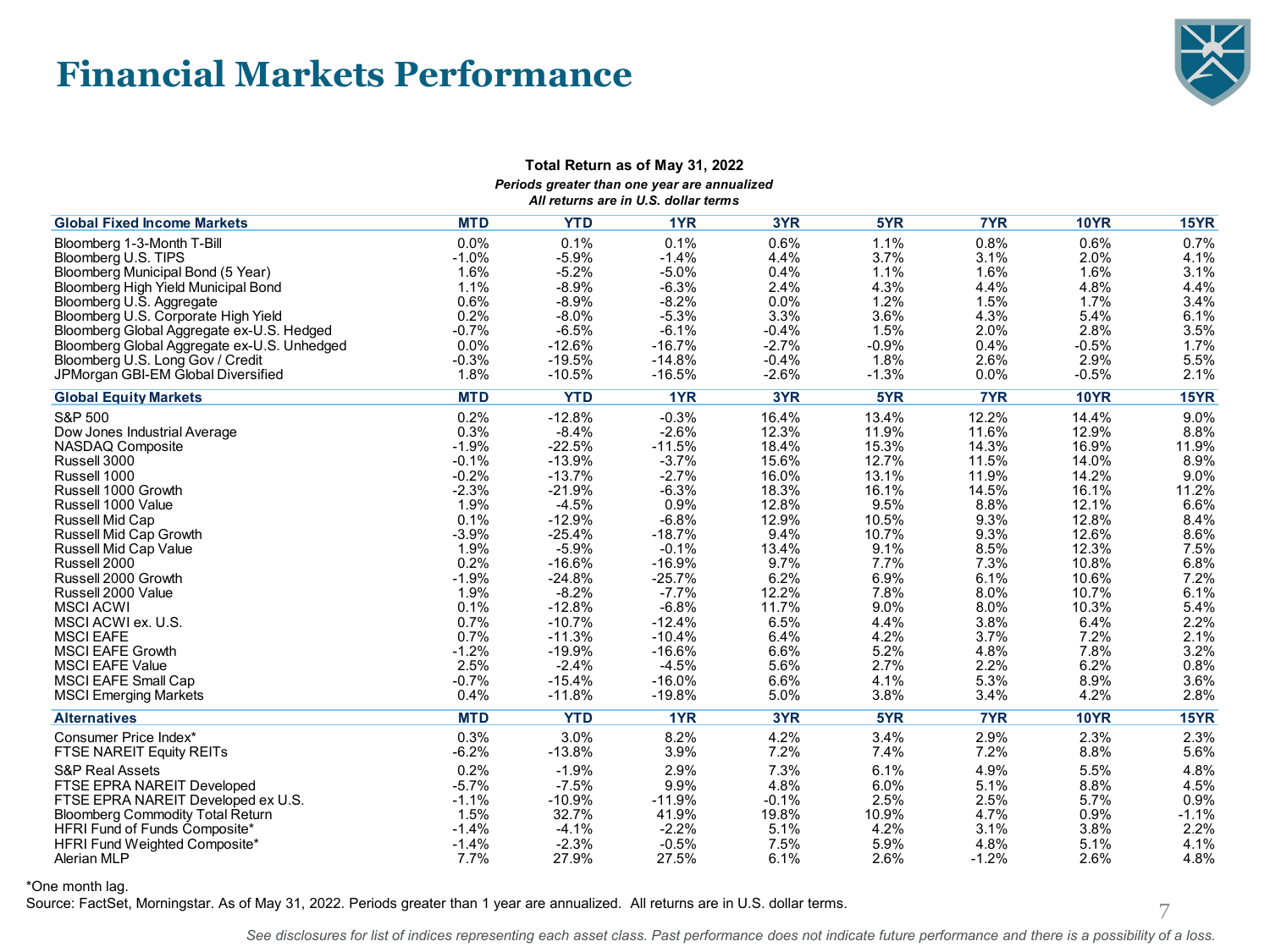# **Disclosures and Definitions**



This report is intended for the exclusive use of clients or prospective clients of Apollon. The information contained herein is intended for the recipient, is confidential and may not be disseminated or distributed to any other person without the prior approval of Apollon. Any dissemination or distribution is strictly prohibited. Information has been obtained from a variety of sources believed to be reliable though not independently verified. Any forecasts represent future expectations and actual returns; volatilities and correlations will differ from forecasts. This report does not represent a specific investment recommendation. The opinions and analysis expressed herein are based on Apollon research and professional experience and are expressed as of the date of this report. Please consult with your advisor, attorney and accountant, as appropriate, regarding specific advice. Past performance does not indicate future performance and there is a possibility of a loss.

When referencing asset class returns or statistics, the following indices are used to represent those asset classes, unless otherwise notes. Each index is unmanaged, and investors can not actually invest directly into an index:

TIPS: Bloomberg Global Inflation-Linked: U.S. TIPS Total Return Index Unhedged Municipals 5-Year: Bloomberg Municipal Bond 5 Year (4-6) Total Return Index Unhedged USD Core Bond: Bloomberg US Aggregate Total Return Index USD High Yield Municipals: Bloomberg Muni High Yield Total Return Index Value Unhedged USD High Yield: Bloomberg US Corporate High Yield Total Return Index USD U.S. Long Duration: Bloomberg US Aggregate Government & Credit - Long Foreign Bond: Bloomberg Global Aggregate ex-USD Total Return Index Value USD (50/50 blend of hedged and unhedged) Real Assets: S&P Real Assets U.S. Large Cap: Russell 1000 Total Return Index U.S. Small Cap : Russell 2000 Total Return Index International Developed: MSCI EAFE Net Total Return USD Index Emerging Markets: MSCI Emerging Markets Net Total Return USD Index U.S. Equity REITs: FTSE Nareit Equity REITs Total Return Index USD Commodities: Bloomberg Commodity Total Return Index Hedge Funds: Hedge Fund Research HFRI Fund of Funds Composite Index Foreign Bond: Bloomberg Global Aggregate x USD Total Return Unhedged U.S. Core Bond: Bloomberg U.S. Aggregate Total Return Index USD U.S. High Yield: Bloomberg US Corporate High Yield Total Return Index USD U.S. MBS: Bloomberg U.S. MBS (30Y) Total Return Index U.S. All Cap: Russell 3000 Total Return Index U.S. Large Cap: Russell 1000 Total Return Index U.S. Small Cap: Russell 2000 Total Return Index US Value: Russell 3000 Value Total Return Index US Growth: Russell 3000 Growth Total Return Index International Developed All Cap: MSCI EAFE IMI Net Total Return USD Index International Developed Large Cap: MSCI EAFE Large Cap Net Total Return USD Index International Developed Small Cap: MSCI EAFE Small Cap Net Total Return USD Index International Developed Value: MSCI EAFE Value Net Total Return USD Index International Developed Growth: MSCI EAFE Growth Net Total Return USD Index Emerging Markets All Cap: MSCI Emerging Markets IMI Net Total Return USD Index Emerging Markets Large Cap: MSCI Emerging Markets Large Cap Net Total Return USD Index Emerging Markets Small Cap: MSCI Emerging Markets Small Cap Net Total Return USD Index Emerging Markets Value: MSCI Emerging Markets Value Net Total Return USD Index Emerging Markets Growth: MSCI Emerging Markets Growth Net Total Return USD Index